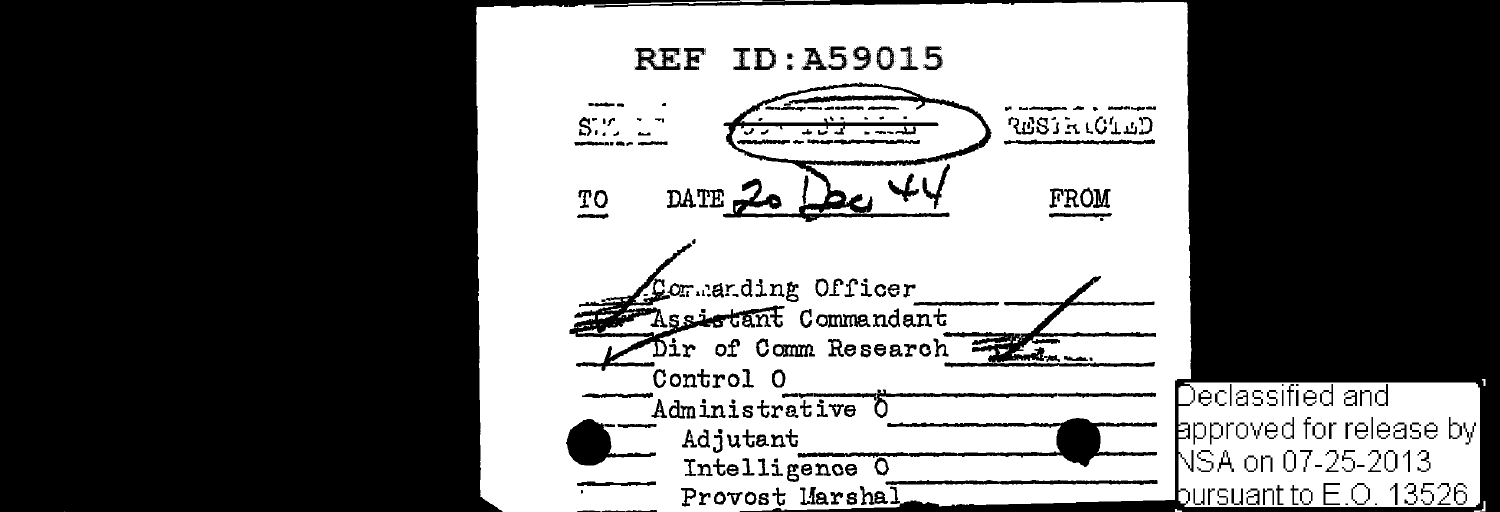REF ID:A590  $\blacktriangledown$ in  $\ddot{\phantom{0}}$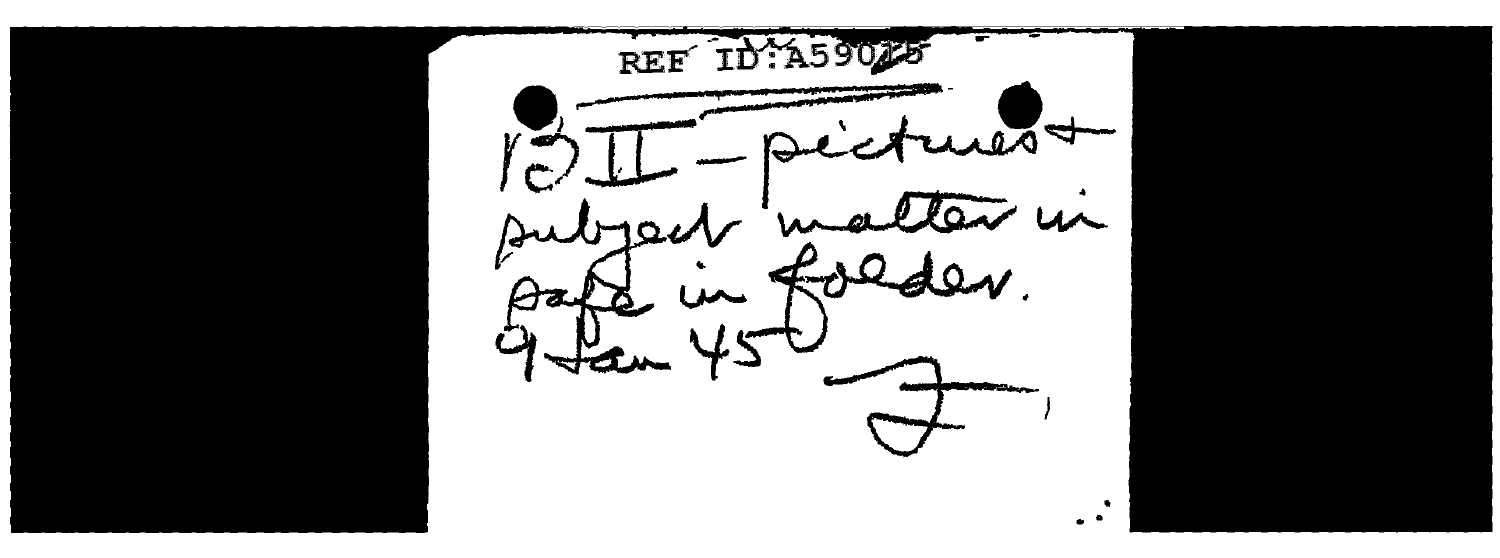**REF ID:A59015** Capt I. M. Barket 3307  $1 - 88108004$ 1- untoxinal 1 - brounted retouched Capr. Rolt F. Purentain Photo fab  $uwC$  $W\alpha\sqrt{1000}$  31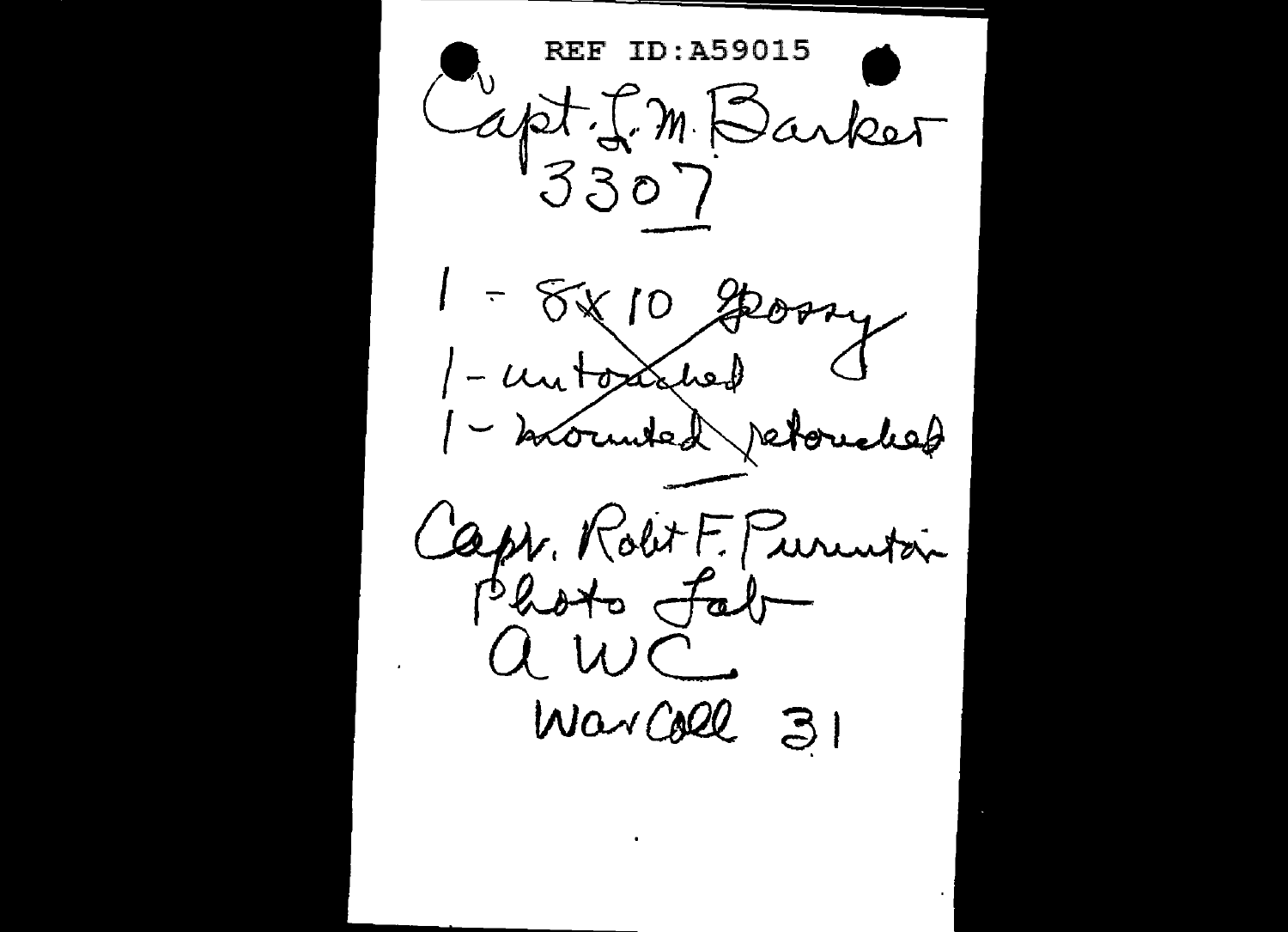20 Dec 44 **REF** Mr. Friedman: Mr. S. A. Williams from the<br>Laboratories stopped in to see you<br>this morping. He may be reached on<br>Ext. 3/12. MCT.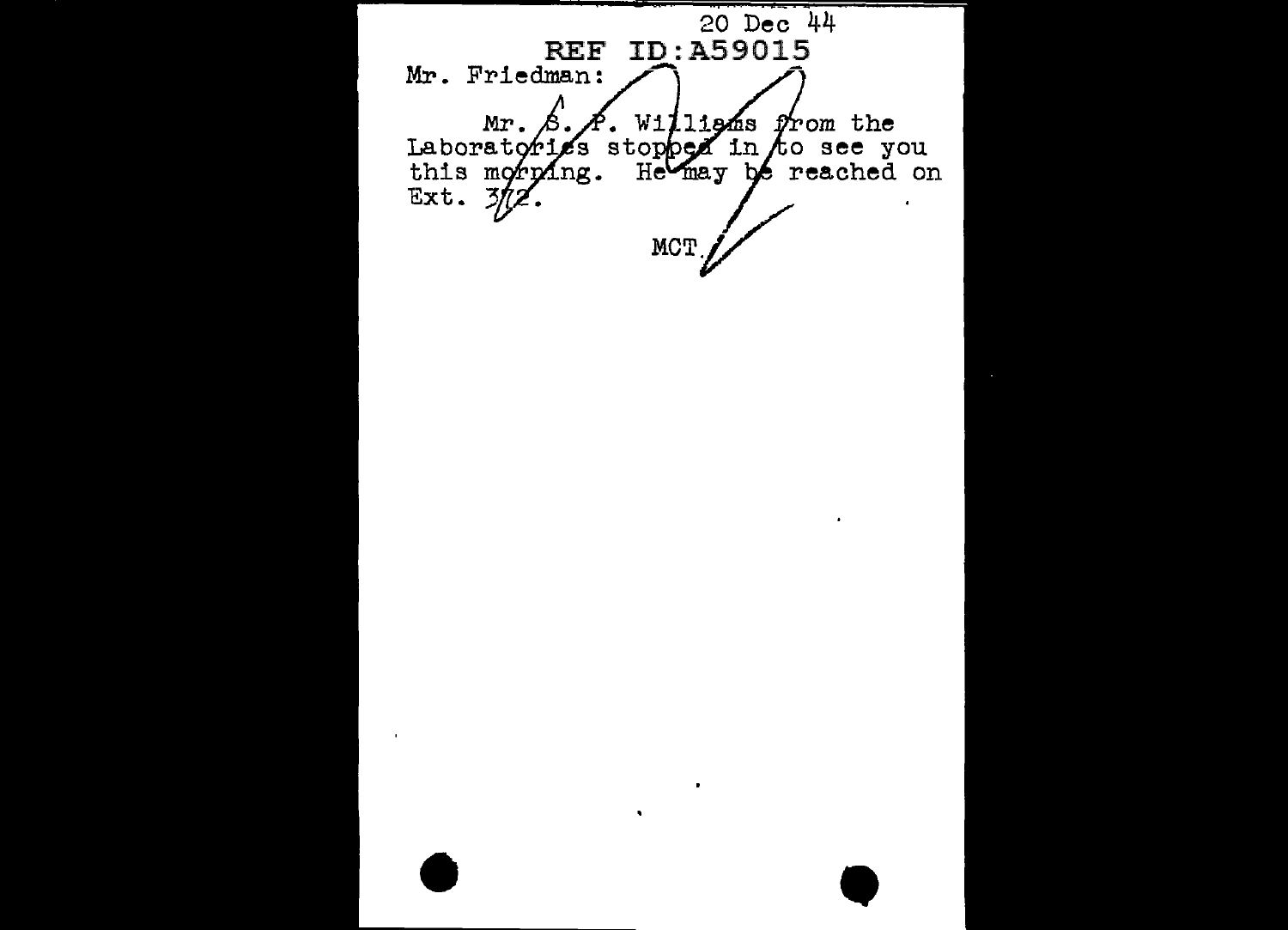**REF ID: A59015** CONFIDENTIAL **SECRET** RESTRICTED FROM DATE TО Commanding Officer Assistant Commandant Dir of Comm Research Control 0 Fiscal O Administrative 0 Post Adjutant Intelligence 0 Provost Marshal 2nd Sig Serv Bn Chief, Pers & Tng Div Chief, Pers Br Chief, Tng Br 0/C Officer Pers Sec Chief, Oper Serv Div Chief, Communications Br Chief, Laboratory Br Chief, Machine Br Chief, Supply Br O/C, SSA Mail Unit Chief, Security Div Chief, Protective Sec Br Chief, Cryptographic Br Chief, Development Br Chief, Intelligence Div Chief, Language Br  $\mathbf{r}$ Chief, Mil Cryptanalytic Br Chief, Gen Cryptanalytic Br Chief,  $T/A$  and Control Br Chief, I & L Br As discussed As requested Comments and return I.formation and file Information and forwarding Information and return Recommendation See note on reverse Signature if approved  $\triangledown$  Your action SIS SC Form No. 96  $(Rev)$ 16 Nov 44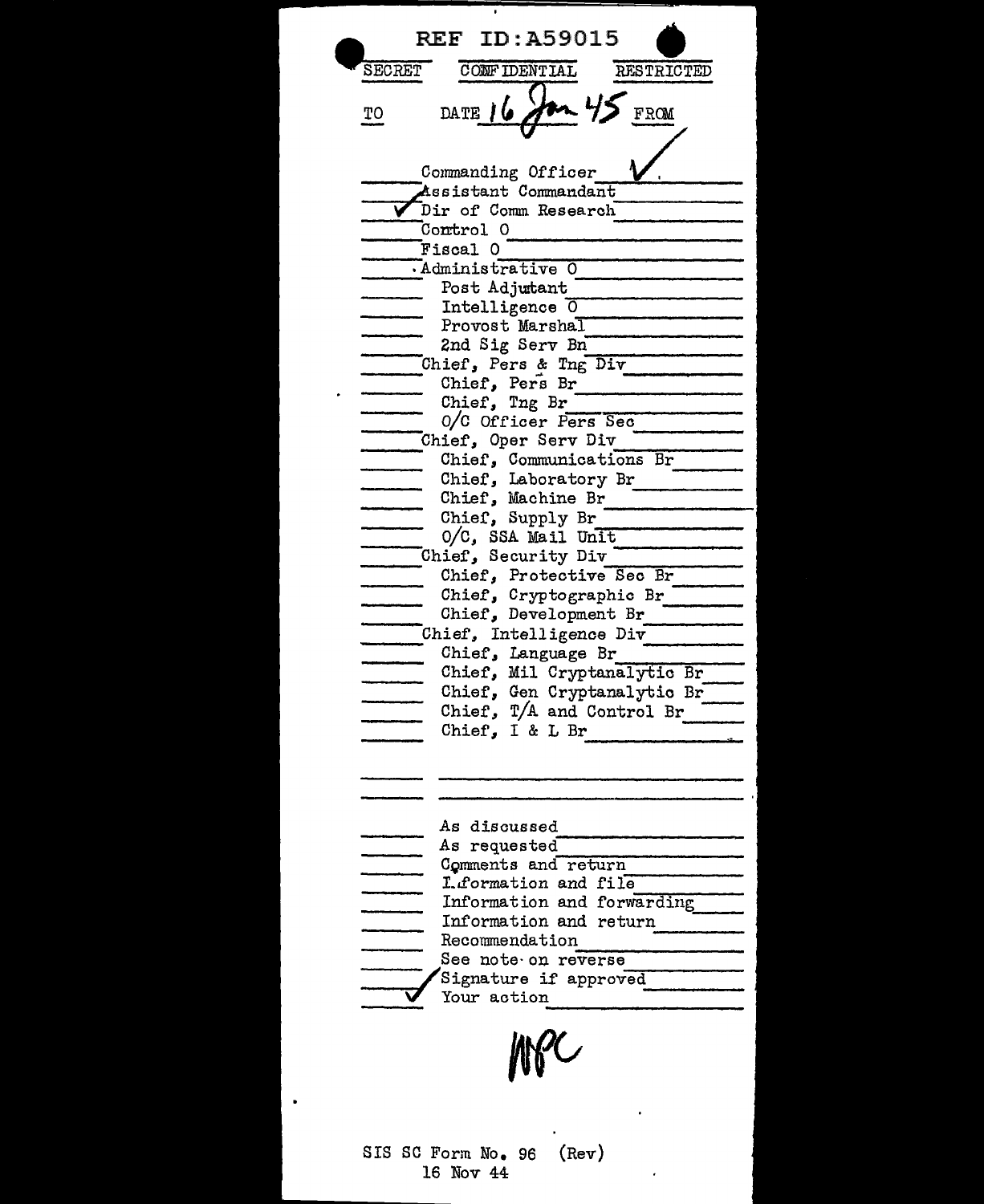**REF ID: A59015** Sion surfonsigne Jante Barbora ~ DPMG 14 Jan 43 - 2 11041-41 Combs  $OCMG$  $MDD$   $\overline{A}$  2 16 Jan 43 Earg, sur Gammany 10W - 78 23 Jan 43  $0PMG \rightarrow$  $2c$  apr  $44$  $Q_{\lambda}$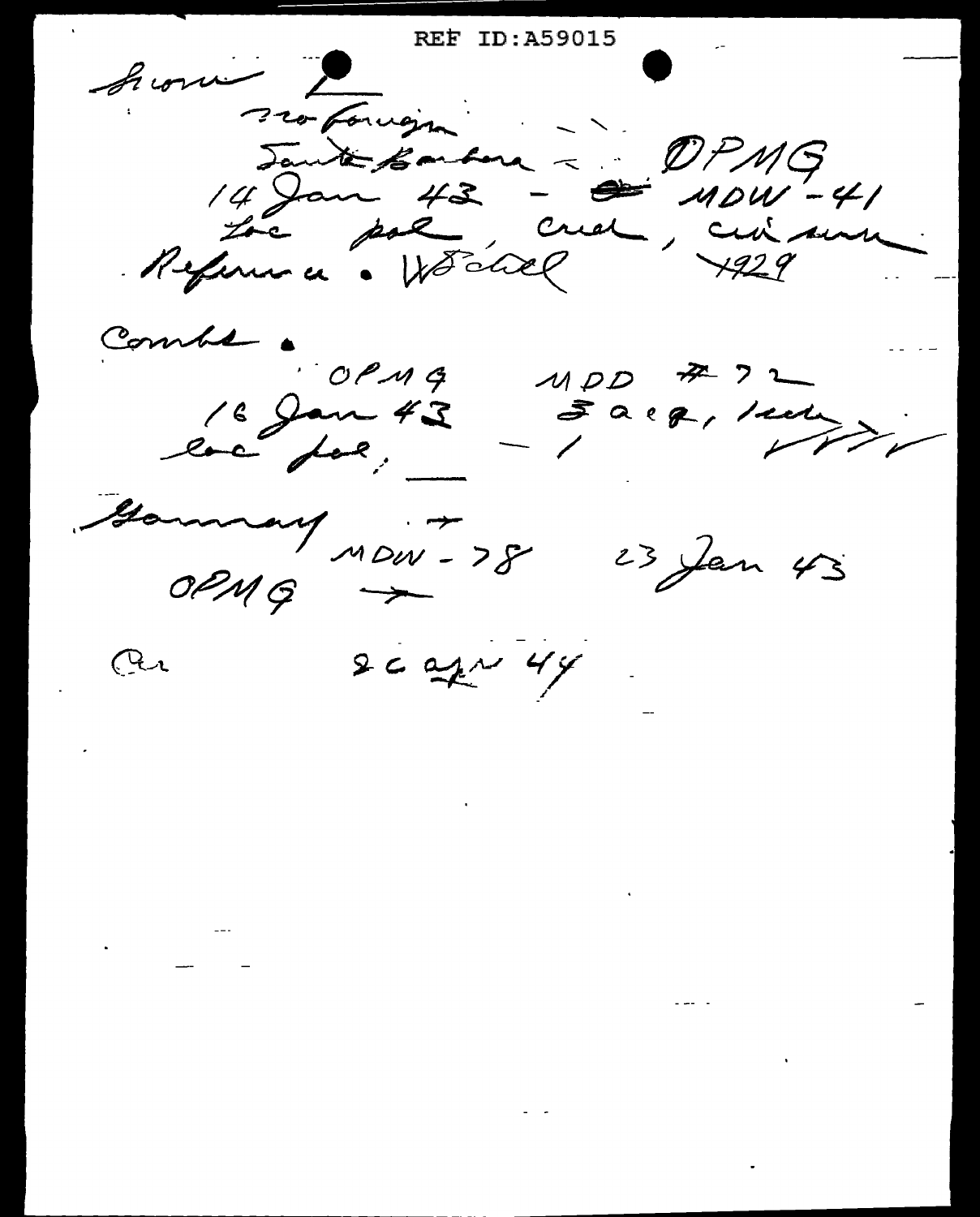SPSIS-3

W. Preston Corderman Colonel, Signal Corps

1 February 1945

## **ETOUSA SECTION LONDON**

PHOTOGRAPHIC PROJECT FOR TECHNICAL AND TRAINING FILMS COMES BY COINCIDENCE SOON AFTER SIMILAR PROJECT PROPOSED BY SSA FOR LOCAL **TNSTALLATIONS AND ACTIVITIES WAS APPROVED BY HIGHER AUTHORITY. PERIOD** COPY OF CORRESPONDENCE IN THE CASE IS BEING SENT YOU BY AIR FOR YOUR INFORMATION AND POSSIBLE GUIDANCE. PERIOD FEEL THAT HISTORICAL RECORD WOULD BE QUITE INADEQUATE WITHOUT PARALLEL PROJECTS COVERING ALL THEATER SIGNAL INTELLIGENCE INSTALLATIONS AND ACTIVITIES PERIOD DESIRE HERE IS TO INTEGRATE THEATER PROJECTS WITH SSA PROJECT TO MAKE THE RECORD COMPLETE ACCURATE HIGHLY USEFUL AND OF LASTING INTEREST PERIOD YOUR COOPERATION HEARTILY WELCOMED AND APPROVAL OF YOUR LOCAL PROJECT IS GRANTED SUBJECT TO APPLICATION OF ALL MEASURES AND PROCEDURES NECESSARY FOR PRESERVATION OF SECURITY TO BICHER FROM CORDERMAN PERIOD AGREE THAT SECRET AND TOP SECRET ARE PROPER **CLASSIFICATIONS PERIOD ONLY PERSONNEL MEETING CLEARANCE REQUIREMENTS** IN WAR DEPARTMENT LETTER ABLE GEORGE THREE ELEVEN POINT FIVE PAREN ŠIXTEEN DECEMBER FORTY THREE PAREN OPTION BAKER DASH SUGAR DASH BAKER DASH MIKE PUBLISHED TWENTY FOUR DECEMBER FORTY THREE SUBJECT CLEARANCE OF PERSONNEL FOR CRYPTOGRAPHIC DUTIES SHOULD BE EMPLOYED ON PROJECT PERIOD ONLY ONE COPY OF FINAL PRODUCT SHOULD BE MADE AND ALL BASIC MATERIAL LEGENDS SKETCHES DRAWINGS EXAMPLES ETC TOGETHER WITH ALL NEGATIVES USED IN PROJECT SHOULD BE RETURNED BY ARMY PICTORIAL SERVICE AFTER THIS MATERIAL HAS SERVED ITS PURPOSES FOR PREPARATION OF FILM STRIP OR MOTION PICTURE FILM

<u>REMADD+A59015</u>

**URAL SYSTEM** The making of an exact copy of this message is forbidden. This is in reply to CM-IN NR: 6999 gob

 $7ue$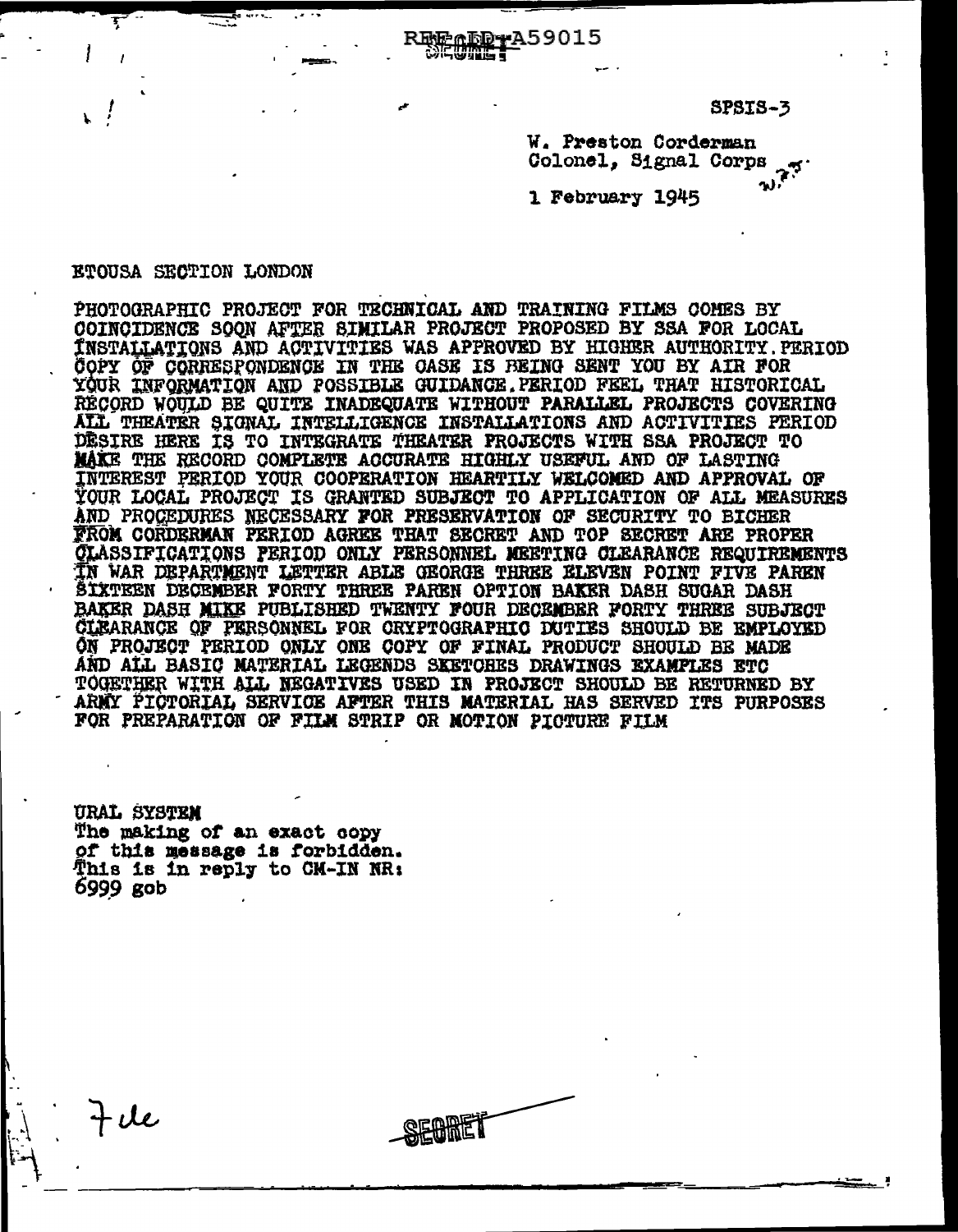other condersions of primes of attached telegram, and says that I should be done in conjunction with film that is being that. graphed. Cal. Conderman ivente like for journ. dans regiligement  $\frac{1-32-45}{2}$